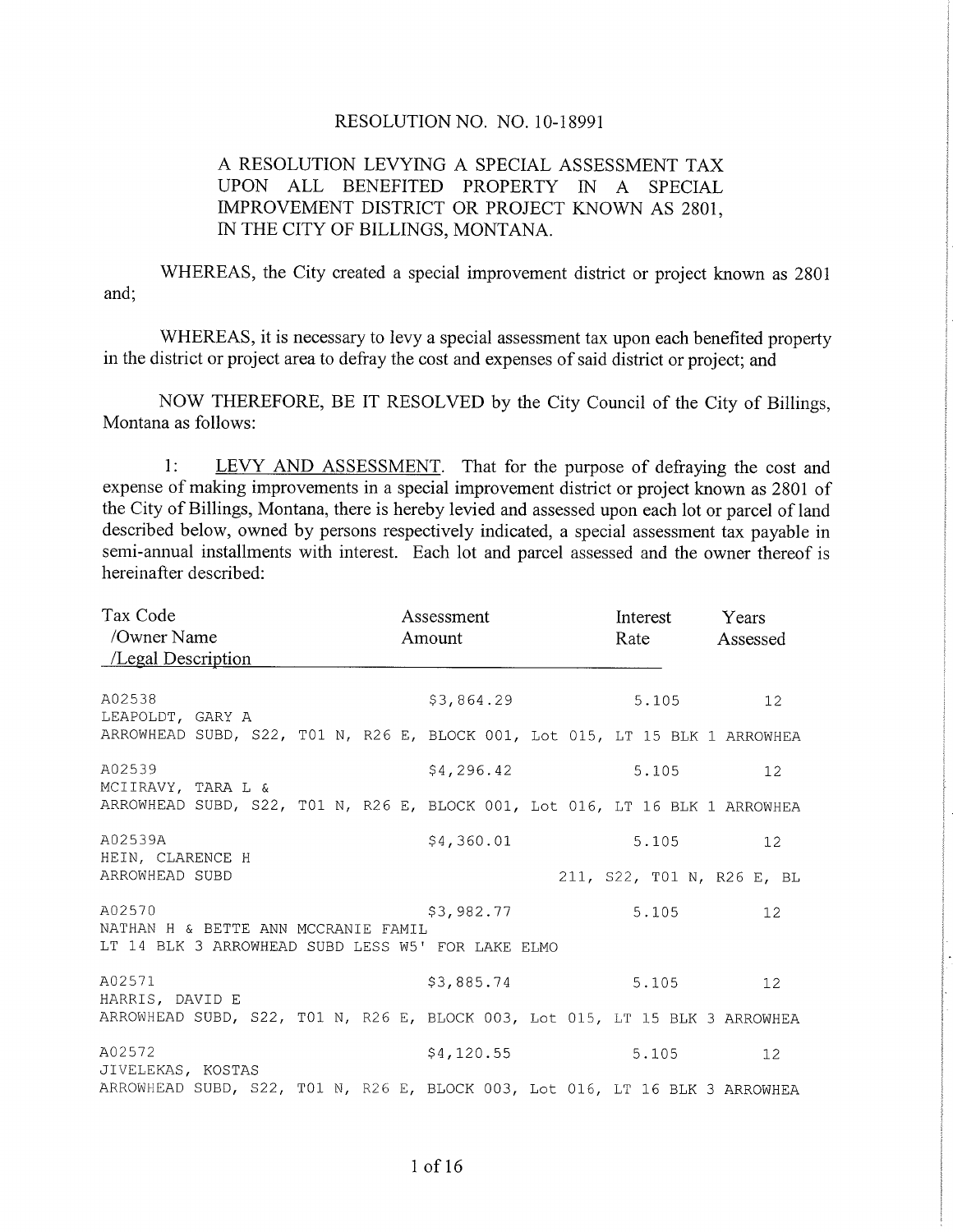$5.105$  12  $$2,738.55$ A02574 ENSIGN, SAMUEL ARROWHEAD SUBD, S22, T01 N, R26 E, BLOCK 003, Lot 017, W105 FT LT 17 BLK 3 A02575 \$4,233.32 5.105  $12$ RICCI, THOMAS C ARROWHEAD SUBD, S22, T01 N, R26 E, BLOCK 004, Lot 001, LT 1 BLK 4 ARROWHEAD \$4,233.32 5.105  $12$ A02575A OSTERMILLER, GARY A ARROWHEAD SUBD, S22, T01 N, R26 E, BLOCK 004, Lot 002, LT 2 BLK 4 ARROWHEAD A02575B \$4,233.32 5.105  $12$ DEIGERT, JOSEPH A ARROWHEAD SUBD, S22, T01 N, R26 E, BLOCK 004, Lot 003, LT 3 BLK 4 ARROWHEAD \$4,731.00 5.105  $12$ A02576 MCMANUS, JAMES C & NANCY J ARROWHEAD SUBD, S22, T01 N, R26 E, BLOCK 004, Lot 004, LT 4 BLK 4 ARROWHEAD \$3,658.01 5.105  $12$ A02577 REICHERT, MONA ARROWHEAD SUBD, S22, T01 N, R26 E, BLOCK 004, Lot 005, LT 5 BLK 4 ARROWHEAD A02578  $$3,555.28$ 5.105  $12$ MEE, ROBERTA A ARROWHEAD SUBD, S22, T01 N, R26 E, BLOCK 004, Lot 006, LT 6 BLK 4 ARROWHEAD \$3,209.16 5.105  $12$ A03244 MOSES, ROSEMARY BROADMOOR SUBD, S22, T01 N, R26 E, BLOCK 001, Lot 019, LT 19 BLK 1 BROADMOO \$3,649.44 5.105 12 A03245 HAAPALA, GLADYS M BROADMOOR SUBD, S22, T01 N, R26 E, BLOCK 001, Lot 020, LT 20 BLK 1 BROADMOO \$2,960.49 5.105  $12$ A03246 NAVE, DONALD L & RUTH A BROADMOOR SUBD, S22, T01 N, R26 E, BLOCK 001, Lot 021, LT 21 BLK 1 BROADMOO A03263 \$2,450.91 5.105  $12$ SAMPLES JOSEPH C BROADMOOR SUBD, S22, T01 N, R26 E, BLOCK 002, Lot 021, LT 21 BLK 2 BROADMOO A03264 \$3,005.34 5.105  $12$ KHALEEL, TASNEEM F BROADMOOR SUBD, S22, T01 N, R26 E, BLOCK 002, Lot 022, LT 22 BLK 2 BROADMOO \$4,047.35 A03265 5.105  $12$ REINERT, RITA J BROADMOOR SUBD, S22, T01 N, R26 E, BLOCK 002, Lot 023, LT 23 BLK 2 BROADMOO \$3,787.17 A03266 5.105  $12$ KHALEEL, SHAFIG BROADMOOR SUBD, S22, T01 N, R26 E, BLOCK 002, Lot 024, LT 24 BLK 2 BROADMOO  $$755.69$ 5.105 12 A08541

 $2$  of 16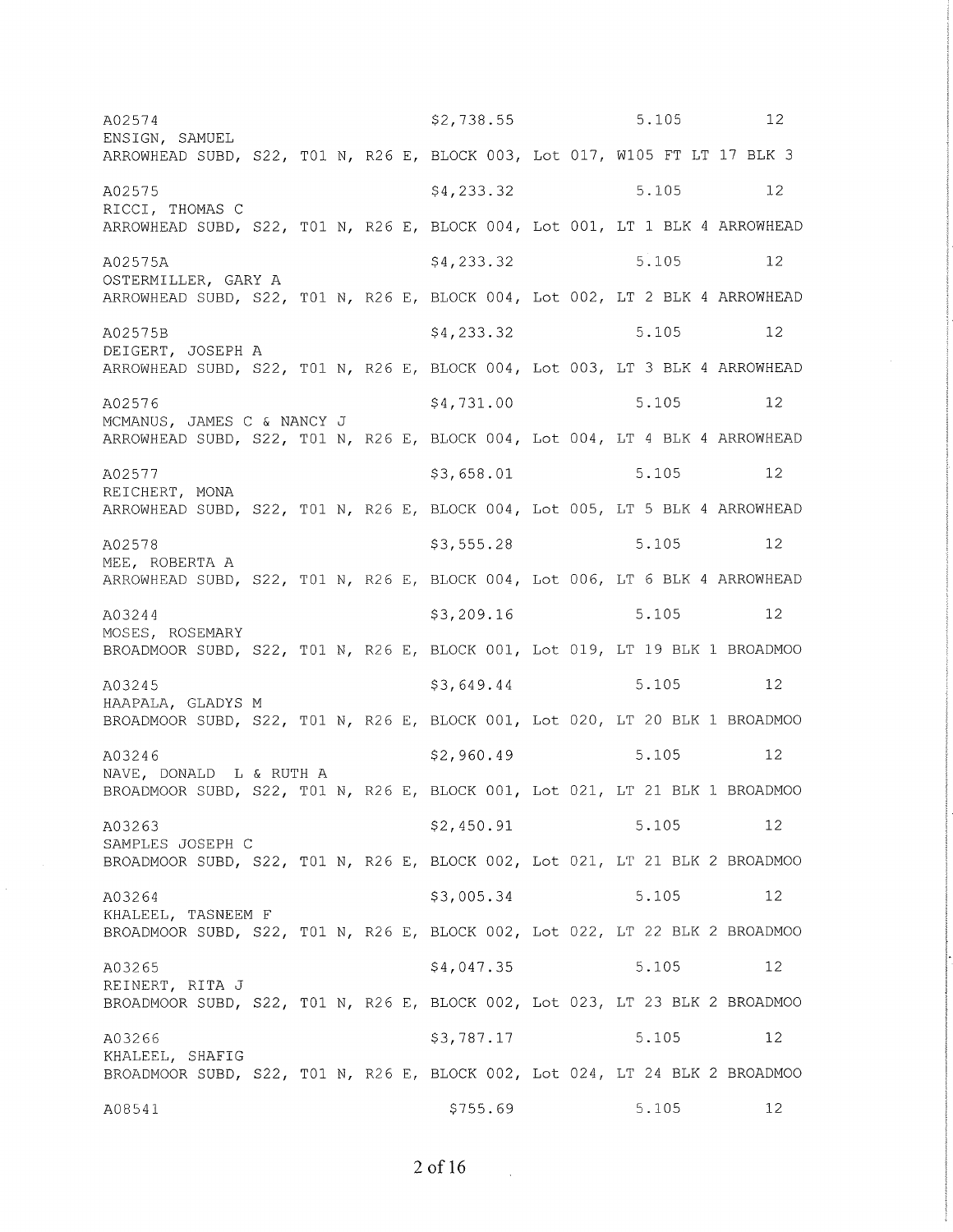POPELKA ENTERPRISES LLC HANSEN SUBD, S27, T01 N, R26 E, BLOCK 002, Lot 01A, OF AMND LOTS  $1 - 3$  (LES A09457 KURTZ, O. M. JOSEPH]NE SUBD \$7, 683.65 A10039 \$4,827.21 5.105 12 TOMICICH, MINNIE LAMMERS SUBD, S22, TO1 N, R26 E, Lot 01A, LT 1A LAMMMERS SUB AMD LESS 83' F A13246 \$4,700.01 5.105 12 CROY, JANET L REX SUBD, S22, T01 N, R26 E, Lot 001, LT 1 & W15 FT LT 2 REX SUBD A13251 5.105 5.105 5.105 5.105 5.105 5.105 THE BIRD HOUSE LLC REX SUBD 2ND FILING/ 522, T01 N, R26 E, Lot 001, LT 1 REX SUBD 2ND FIL LESS A13252 5.105 5.105 5.105 5.105 5.105 5.105 BÏRD HOUSE LLC THE REX SUBD 2ND FILING, 522, T01 N, R26 E, Lot 002, LT 2 REX SUBD 2ND FIL LESS  $A13257$   $$4,826.40$   $$5.105$   $12$ POSEY, LINDA <sup>M</sup> RICE SUBD, S22, T01 N, R26 E, BLOCK 001, Lot 006, LT 6 BLK 1 RICE SUB LESS A13257A 3257A S4,695.48 5.105 12 STEFANTC, CAMERON JAMES RICE SUBD, S22, T01 N, R26 E, BLOCK 001, Lot 007, LT 7 BLK 1 RICE SUB LESS A13258 **5.105** 5.105 5.105 BAXTER, FRANK W RICE SUBD, S22, T01 N, R26 E, BLOCK 001, Lot 008, LT 8 BLK 1 RICE SUB LESS A13917 5.105 58,324.52 5.105 BLAYLOCK, BERNADETTE E & SIEWART ACRES (C/S NO 239), 522, T01 N, R26 E, Lot 001, TRS 1-2 SIEWART ACR A13918 56,333.89 5.105 12 D & M FAMILY LIMTED PARTNERSHIP SIEWART ACRES (C/S NO 239), S22, T01 N, R26 E, Lot 3A1, TR 3A-1 SIEWERT ACR A13918E \$2,768.64 5.105 5 RIGLER, RONALD SIEWART ACRES (C/S NO 239), S22, T01 N, R26 E, Lot 3A5, LT 3A5 SIEWERT ACRE A14769 S8, 479.27 5.105 12 CROY, JANET STEVENS-PETTER SUBD/ 522, T01 N, R26 E, Lot 001, LT I-2 (LESS W10 FT) STEVE A17566 5.105 5.105 5.105 5.105 5.105 5.105 WARNOCK, TIMOTHY J & KACEY <sup>V</sup> WELSH SUBD, 522, T01 N, R26 E, Lot 006, LT 6 WELSH SUBLESS W5' FOR LAKE ELM A17567 WELSH, JACK LEONARD ç2,613.13 5.105 <sup>12</sup> 211, S22, T01 N, R26 E, Lo 5.105 L2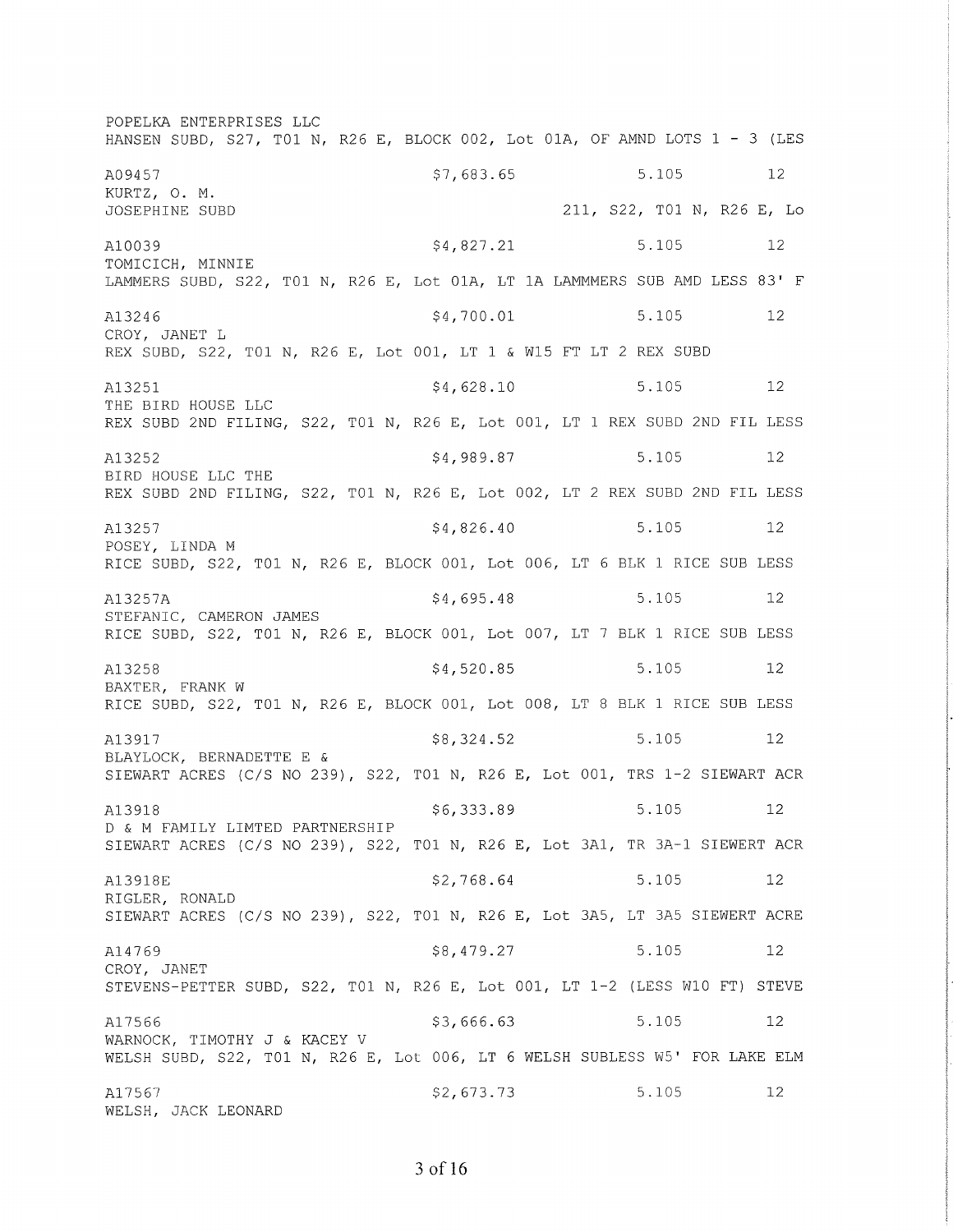WELSH SUBD, S22, T01 N, R26 E, Lot 007, LT 7 WELSH SUB LESS W5' FOR LAKE EL 5.105 \$4,438.79 12 A17568 CLARK, QUINCY WELSH SUBD, S22, T01 N, R26 E, Lot 008, LT 8 WELSH SUBD & ADJ VAC 30X139.13 5.105 12 A20282  $$4,155.32$ THOMAS, SAMUEL D BARKLEY, S22, T01 N, R26 E, Lot 017, LT 17-18 BARKLEY SUB LESS 748' FOR LAK A20341  $$3,351.14$ 5.105 12 RGP PARTNERSHIP MCCRACKEN SUBD, S22, T01 N, R26 E, BLOCK 001, Lot 04A, LT 4A BLK 1 MCCRACKE \$5,199.13 5.105  $12$ A20342 RGP PARTNERSHIP MCCRACKEN SUBD, S22, T01 N, R26 E, BLOCK 001, Lot 005, LT 5 & N2'LT 6 BLK 1  $$5,033.89$  $5.105$  12 A20343 RGP PARTNERSHIP MCCRACKEN SUBD, S22, T01 N, R26 E, BLOCK 001, Lot 006, LT 6 LESS N2' BLK 1 5.105 12 \$4,676.78 A20562 NORBY, LEONARD D JR & GORDYNE L 112, S22, T01 N, R26 E, Lo WINDSOR SUBD 5.105  $$6,682.91$  $12$ A20563 HANSON BROTHERS WINDSOR SUBD, S22, T01 N, R26 E, Lot 002, LT 2 WINDSOR SUBD LESS LAKE ELMO  $$65.09$ 5.105  $12$ A21246 HAZEN FAMILY TRUST, THE IMPERIAL PARK CONDOS (85), S22, T01 N, R26 E, UNIT 68, 0.806% COMMON AREA I  $$65.09$ 5.105 12 A21247 TC RENTALS LLC IMPERIAL PARK CONDOS (85), S22, T01 N, R26 E, UNIT 69, 0.806% COMMON AREA I  $$65.09$ 5.105  $12$ A21248 FOOTTIT, STEPHEN P IMPERIAL PARK CONDOS (85), S22, T01 N, R26 E, UNIT 70, 0.806% COMMON AREA I  $$65.09$ 5.105 12 A21249 HEMBD, PATRICIA M IMPERIAL PARK CONDOS (85), S22, T01 N, R26 E, UNIT 71, 0.806% COMMON AREA I 5.105 12  $$65.09$ A21250 LEWIS, DONALD W & ELLEN L IMPERIAL PARK CONDOS (85), S22, T01 N, R26 E, UNIT 72, 0.806% COMMON AREA I  $$65.09$ 5.105  $12$ A21251 BROWN, ALEX IMPERIAL PARK CONDOS (85), S22, T01 N, R26 E, UNIT 73, 0.806% COMMON AREA I  $$65.09$ 5.105 12 A21252 SCHAAK, EDWARD & DONNA J IMPERIAL PARK CONDOS (85), S22, T01 N, R26 E, UNIT 74, 0.806% COMMON AREA I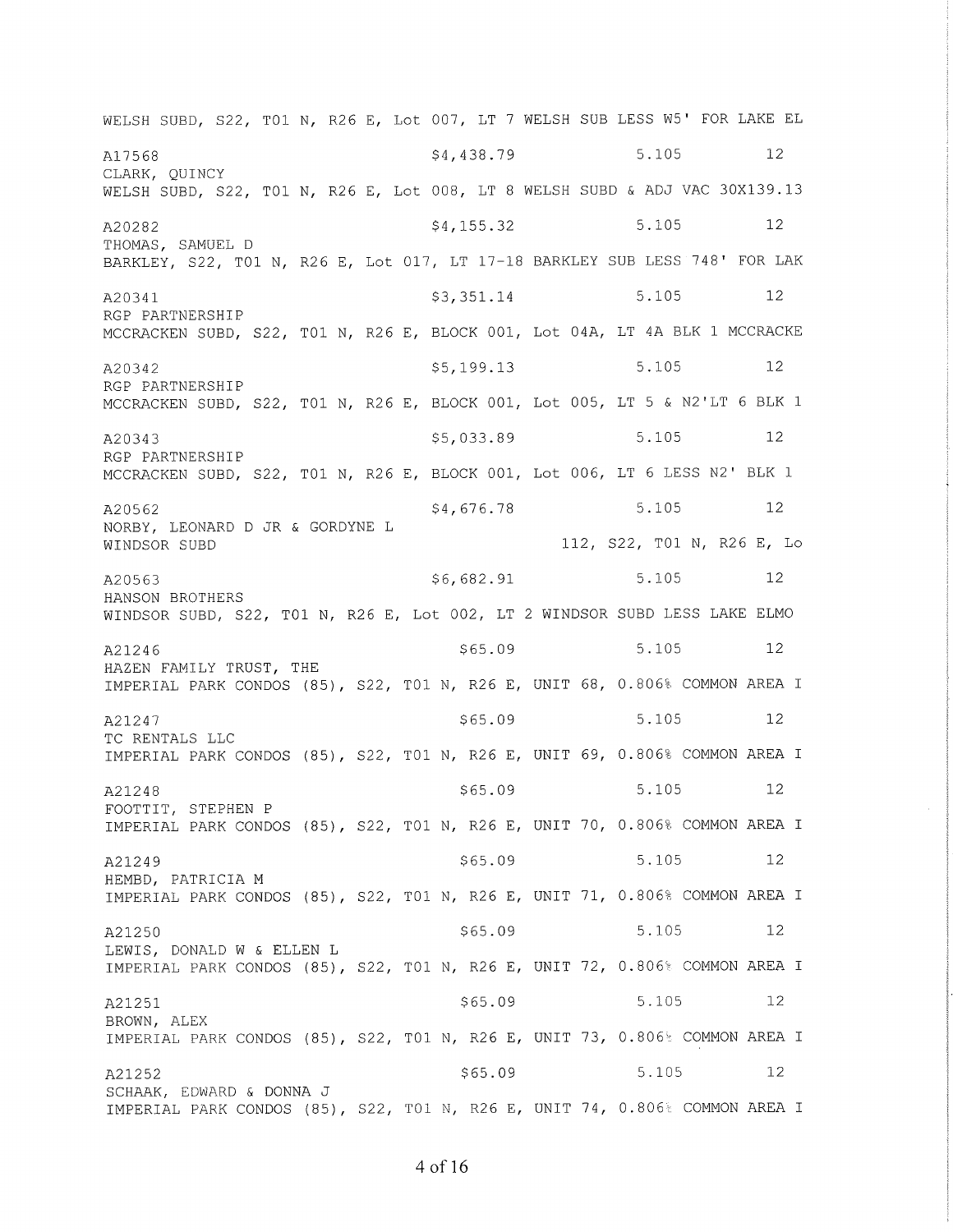\$65.09 5.105 12 A21253 AYERS, GEORGE E & BEVERLY A IMPERIAL PARK CONDOS (85), S22, T01 N, R26 E, UNIT 75, 0.806% COMMON AREA I A21254 \$65.09 5.105 - 12 WELLS, JUANITA IMPERIAL PARK CONDOS (85), S22, T01 N, R26 E, UNIT 76, 0.806% COMMON AREA I A21255  $$65.09$  $5.105$  $12$ MISENER, JOHN N IMPERIAL PARK CONDOS (85), S22, T01 N, R26 E, UNIT 77, 0.806% COMMON AREA I  $$65.09$ 5.105  $12$ A21256 HEIMBICHER, RUEBEN IMPERIAL PARK CONDOS (85), S22, T01 N, R26 E, UNIT 78, 0.806% COMMON AREA I  $$65.09$ 5.105 A21257  $12$ FAITH, LAURA M IMPERIAL PARK CONDOS (85), S22, T01 N, R26 E, UNIT 79, 0.806% COMMON AREA I  $$65.09$ 5.105 A21258  $12$ ROBERTS, GUYLA I IMPERIAL PARK CONDOS (85), S22, T01 N, R26 E, UNIT 80, 0.806% COMMON AREA I A21259 \$65.09 5.105 12 CROMWELL, DOUGLAS G IMPERIAL PARK CONDOS (85), S22, T01 N, R26 E, UNIT 81, 0.806% COMMON AREA I  $$65.09$ A21260 5.105 12 BRINER, SHIRLEY F IMPERIAL PARK CONDOS (85), S22, T01 N, R26 E, UNIT 81, 0.806% COMMON AREA I A21261  $$65.09$ 5.105  $12$ MAXWELL, ELLA M IMPERIAL PARK CONDOS (85), S22, T01 N, R26 E, UNIT 83, 0.806% COMMON AREA I  $$65.09$ 5.105  $12$ A21262 STEINMETZ, PAMELA M IMPERIAL PARK CONDOS (85), S22, T01 N, R26 E, UNIT 84, 0.806% COMMON AREA I  $$65.09$ A21263 5.105 12 LONGHORN PROPERTIES LLP IMPERIAL PARK CONDOS (85), S22, T01 N, R26 E, UNIT 85, 0.806% COMMON AREA I  $$65.09$ 5.105  $12$ A21264 FOX-WALTERS, DARLENE H IMPERIAL PARK CONDOS (85), S22, T01 N, R26 E, UNIT 86, 0.806% COMMON AREA I  $$65.09$ 5.105 A21265  $12$ WEAGEL, DOROTHY A IMPERIAL PARK CONDOS (85), S22, T01 N, R26 E, UNIT 106, 0.806% COMMON AREA A21266  $$65.09$ 5.105  $12$ NESS, GREGORY A IMPERIAL PARK CONDOS (85), S22, T01 N, R26 E, UNIT 107, 0.806% COMMON AREA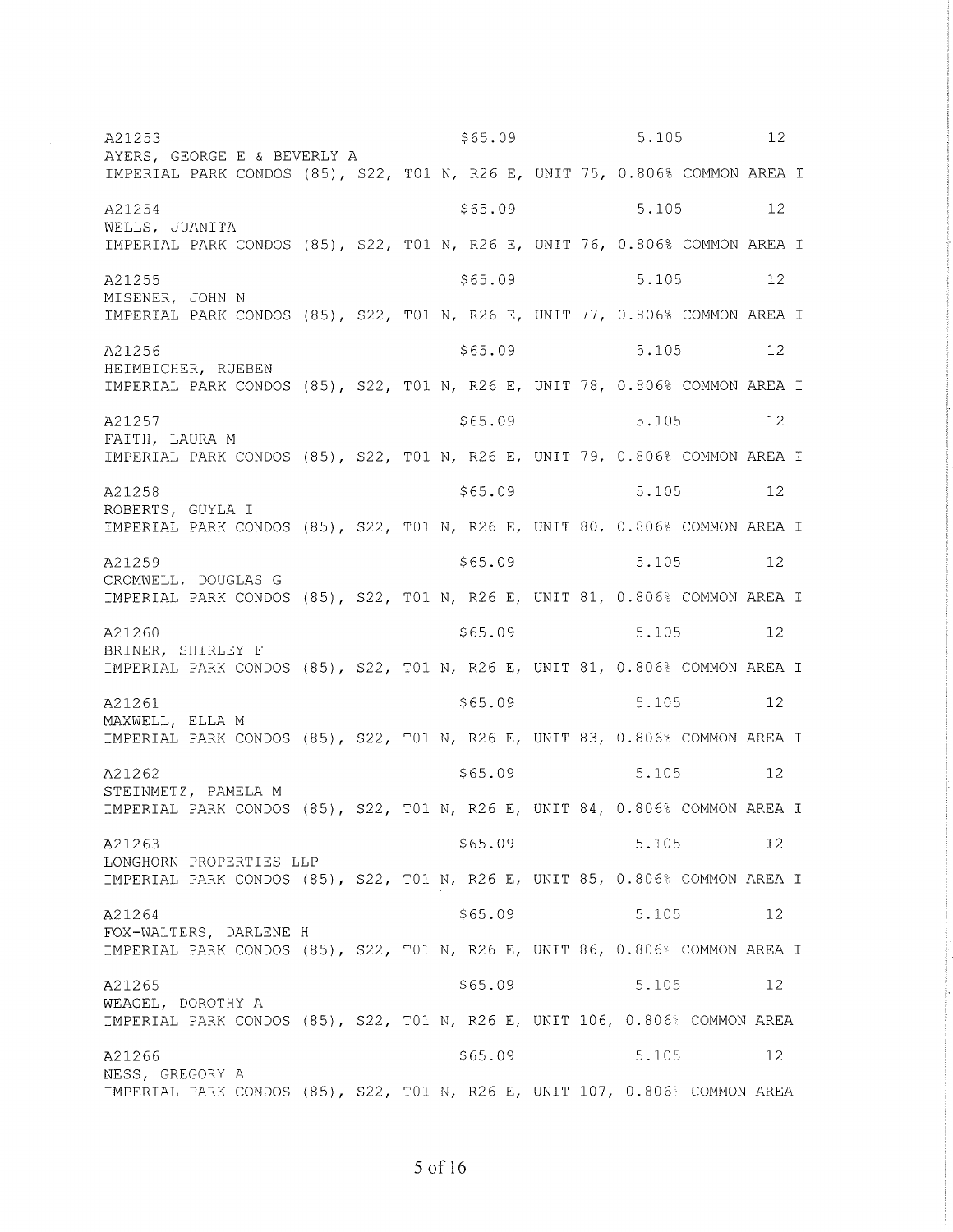$5.105$  $$65.09$ 12 A21267 MONN, SALLY IMPERIAL PARK CONDOS (85), S22, T01 N, R26 E, UNIT 108, 0.806% COMMON AREA  $$65.09$ 5.105 A21268  $12$ PAULSON, JANA L IMPERIAL PARK CONDOS (85), S22, T01 N, R26 E, UNIT 109, 0.806% COMMON AREA  $$65.09$ 5.105  $12$ A21269 DEDMAN, ALLEN C & MARGARET E IMPERIAL PARK CONDOS (85), S22, T01 N, R26 E, UNIT 110, 0.806% COMMON AREA A21270  $$65.09$ 5.105 12 SCHESSLER, ALICE IMPERIAL PARK CONDOS (85), S22, T01 N, R26 E, UNIT 111, 0.806% COMMON AREA \$65.09 5.105  $12$ A21271 BURNETT, ARNOLD W IMPERIAL PARK CONDOS (85), S22, T01 N, R26 E, UNIT 112, 0.806% COMMON AREA  $$65.09$ A21272 5.105  $12$ MCKEEN, ADA IMPERIAL PARK CONDOS (85), S22, T01 N, R26 E, UNIT 113, 0.806% COMMON AREA  $$65.09$ 5.105 12 A21273 HAILEY, DOYLE L & DORIS I IMPERIAL PARK CONDOS (85), S22, T01 N, R26 E, UNIT 114, 0.806% COMMON AREA  $$65.09$ 5.105  $12$ A21274 SMITH, PATRICK W & CAROL F IMPERIAL PARK CONDOS (85), S22, T01 N, R26 E, UNIT 115, 0.806% COMMON AREA  $$65.09$ 5.105  $12$ A21275 DRISCOLL, JERRY D & JANET L IMPERIAL PARK CONDOS (85), S22, T01 N, R26 E, UNIT 116, 0.806% COMMON AREA  $$65.09$ 5.105  $12$ A21276 TC RENTALS IMPERIAL PARK CONDOS (85), S22, T01 N, R26 E, UNIT 117, 0.806% COMMON AREA A21277  $$65.09$ 5.105  $12$ TC RENTALS LLC IMPERIAL PARK CONDOS (85), S22, T01 N, R26 E, UNIT 118, 0.806% COMMON AREA A21278  $$65.09$ 5.105  $12$ BUCKINGHAM, B R IMPERIAL PARK CONDOS (85), S22, T01 N, R26 E, UNIT 119, 0.806% COMMON AREA  $$65.09$ 5.105 12 A21279 FAIRMAN, NORVAL C JR & MARY C TRSTE IMPERIAL PARK CONDOS (85), S22, T01 N, R26 E, UNIT 120, 0.806% COMMON AREA  $$65.09$ A21280 5.105 12 TC RENTALS LLC IMPERIAL PARK CONDOS (85), S22, T01 N, R26 E, UNIT 121, 0.806% COMMON AREA  $$65.09$ 5.105 12 A21281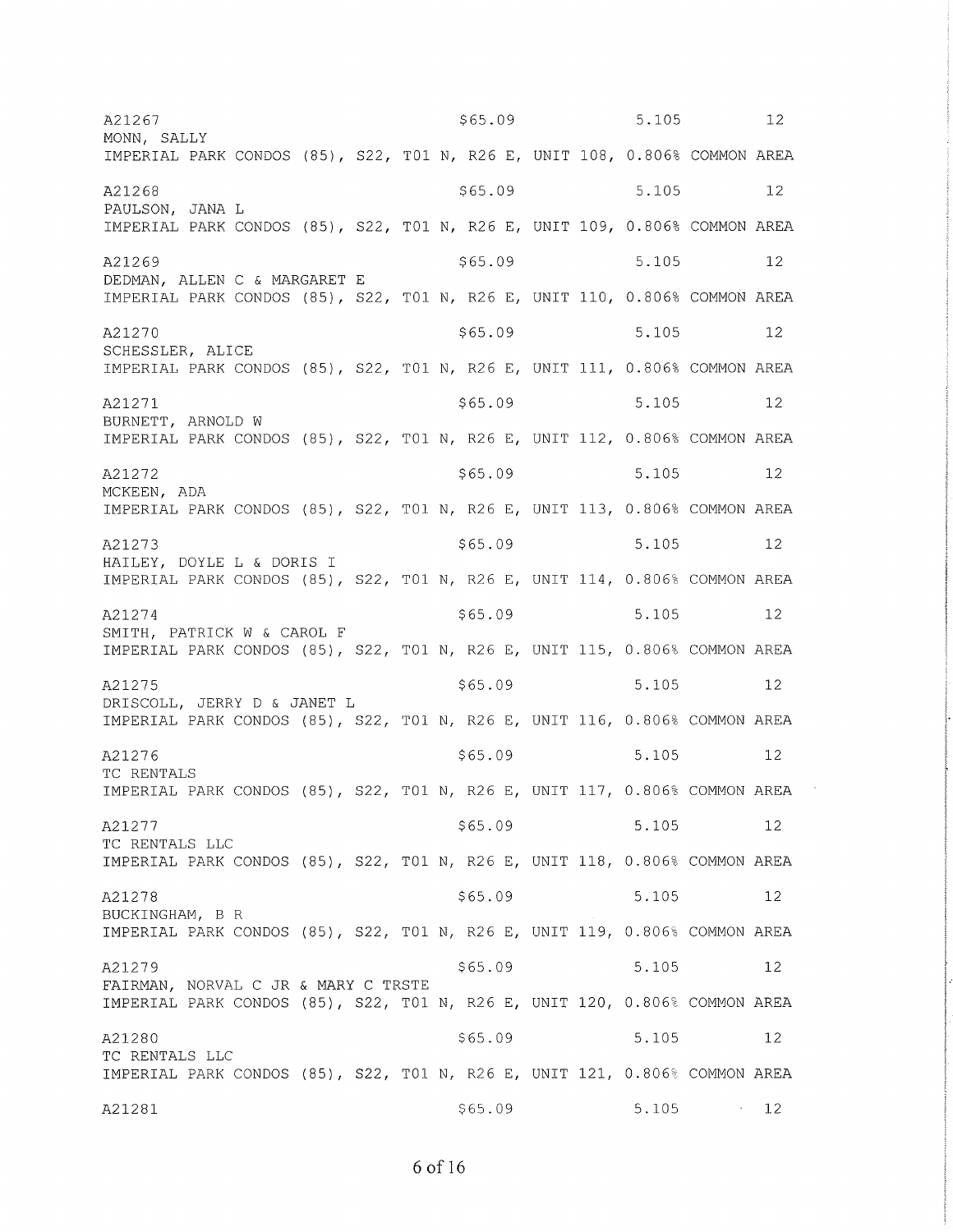DILLINGER, LARRY P & FERN IMPERIAL PARK CONDOS (85), S22, T01 N, R26 E, UNIT 122, 0.806% COMMON AREA A21282  $$65.09$ 5.105  $12$ TC RENTALS LLC IMPERIAL PARK CONDOS (85), S22, T01 N, R26 E, UNIT 123, 0.806% COMMON AREA A21283  $$65.09$ 5.105  $12$ SMITH, GREGORY R & IMPERIAL PARK CONDOS (85), S22, T01 N, R26 E, UNIT 124, 0.806% COMMON AREA A21284  $$65.09$ 5.105  $12$ HART, MARY K IMPERIAL PARK CONDOS (85), S22, T01 N, R26 E, UNIT 87, 0.806% COMMON AREA I  $$65.09$ 5.105 A21285  $12$ CEARTIN, RODGER & JUDY R IMPERIAL PARK CONDOS (85), S22, T01 N, R26 E, UNIT 88, 0.806% COMMON AREA I A21286  $$65.09$ 5.105  $12$ ALBERTSON, KATHLEEN C IMPERIAL PARK CONDOS (85), S22, T01 N, R26 E, UNIT 89, 0.806% COMMON AREA I A21287  $$65.09$ 5.105 12 TAPP ENTERPRISES IMPERIAL PARK CONDOS (85), S22, T01 N, R26 E, UNIT 90, 0.806% COMMON AREA I A21288 \$65.09 5.105  $12$ T C RENTALS LLC IMPERIAL PARK CONDOS (85), S22, T01 N, R26 E, UNIT 91, 0.806% COMMON AREA I A21289  $$65.09$ 5.105  $12$ TC RENTALS LLC IMPERIAL PARK CONDOS (85), S22, T01 N, R26 E, UNIT 92, 0.806% COMMON AREA I A21290  $$65.09$ 5.105  $12$ T C RENTALS LLC IMPERIAL PARK CONDOS (85), S22, T01 N, R26 E, UNIT 93, 0.806% COMMON AREA I A21291  $$65.09$ 5.105  $12$ BRYN, ROBERT W & MONICA R IMPERIAL PARK CONDOS (85), S22, T01 N, R26 E, UNIT 94, 0.806% COMMON AREA I  $$65.09$ A21292 5.105  $12$ GIBSON, DAVID W & TERESA E IMPERIAL PARK CONDOS (85), S22, T01 N, R26 E, UNIT 95, 0.806% COMMON AREA I A21293  $$65.09$ 5.105 12 BENSON, WILLIAM L & DAWN M IMPERIAL PARK CONDOS (85), S22, T01 N, R26 E, UNIT 96, 0.806% COMMON AREA I A21294  $$65.09$ 5.105 12 AXELSON, CONNIE F IMPERIAL PARK CONDOS (85), S22, T01 N, R26 E, UNIT 97, 0.806% COMMON AREA I A21295 \$65.09 5.105  $-12$ DOLL, SUSAN F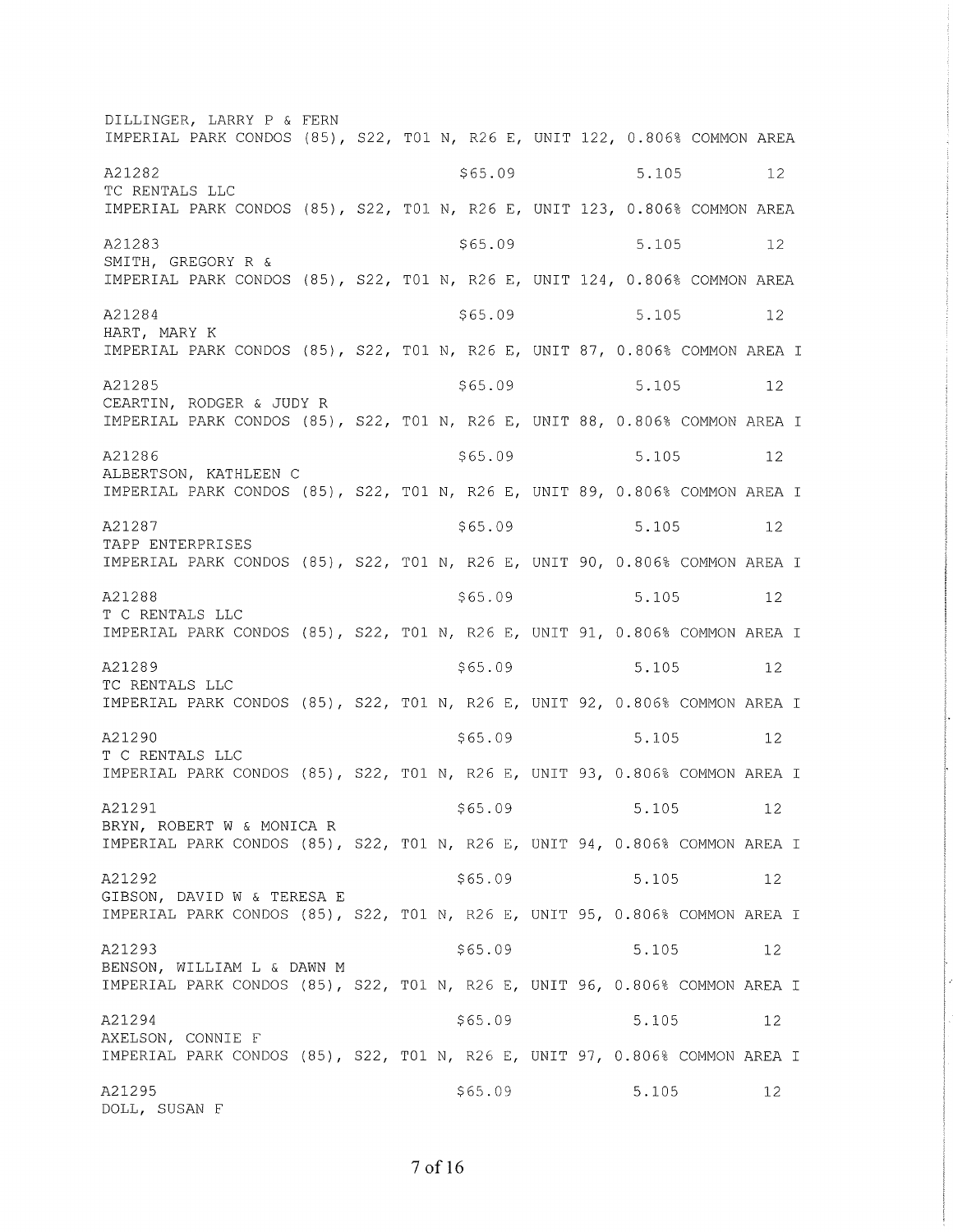IMPERIAL PARK CONDOS (85), S22, T01 N, R26 E, UNIT 98, 0.806% COMMON AREA I \$65.09 5.105  $12$ A21296 FURST, JOHN C & DORIS M IMPERIAL PARK CONDOS (85), S22, T01 N, R26 E, UNIT 99, 0.806% COMMON AREA I  $$65.09$ 5.105  $12$ A21297 HAPP, MILLICENT J MADSEN IMPERIAL PARK CONDOS (85), S22, T01 N, R26 E, UNIT 100, 0.806% COMMON AREA A21298  $$65.09$ 5.105  $12$ POWELL, KENNETH D IMPERIAL PARK CONDOS (85), S22, T01 N, R26 E, UNIT 101, 0.806% COMMON AREA A21299  $$65.09$ 5.105  $12$ MADSEN, LINDA M IMPERIAL PARK CONDOS (85), S22, T01 N, R26 E, UNIT 102, 0.806% COMMON AREA A21300  $$65.09$ 5.105  $12$ EASTERWOOD, JAMIE IMPERIAL PARK CONDOS (85), S22, T01 N, R26 E, UNIT 103, 0.806% COMMON AREA \$65.09 5.105  $12$ A21301 DUNCAN, NORMA L IMPERIAL PARK CONDOS (85), S22, T01 N, R26 E, UNIT 104, 0.806% COMMON AREA  $12$ \$65.09 5.105 A21302 TAP ENTERPRISES IMPERIAL PARK CONDOS (85), S22, T01 N, R26 E, UNIT 105, 0.806% COMMON AREA  $$65.09$ 5.105  $12$ A21303 THOMPSON, DONALD P IMPERIAL PARK CONDOS (85), S22, T01 N, R26 E, UNIT 33, 0.806% COMMON AREA I  $$65.09$ 5.105 12 A21304 LARSEN, MARIE C & IMPERIAL PARK CONDOS (85), S22, T01 N, R26 E, UNIT 34, 0.806% COMMON AREA I  $$65.09$ 5.105  $12$ A21305 JOHNSTON, ROGER D & LOUISE N IMPERIAL PARK CONDOS (85), S22, T01 N, R26 E, UNIT 35, 0.806% COMMON AREA I 5.105 A21306  $$65.09$  $12$ KERN, LINDA M IMPERIAL PARK CONDOS (85), S22, T01 N, R26 E, UNIT 36, 0.806% COMMON AREA I  $$65.09$ 5.105  $12$ A21309 LARSEN, RONNIE D IMPERIAL PARK CONDOS (85), S22, T01 N, R26 E, UNIT 37, 0.806% COMMON AREA I 5.105  $12$  $$65.09$ A21310 LARSEN, RONNIE & ANNA M IMPERIAL PARK CONDOS (85), S22, T01 N, R26 E, UNIT 38, 0.806% COMMON AREA I A21311  $$65.09$ 5.105  $12$ COOPER, WILENA IMPERIAL PARK CONDOS (85), S22, T01 N, R26 E, UNIT 39, 0.806% COMMON AREA I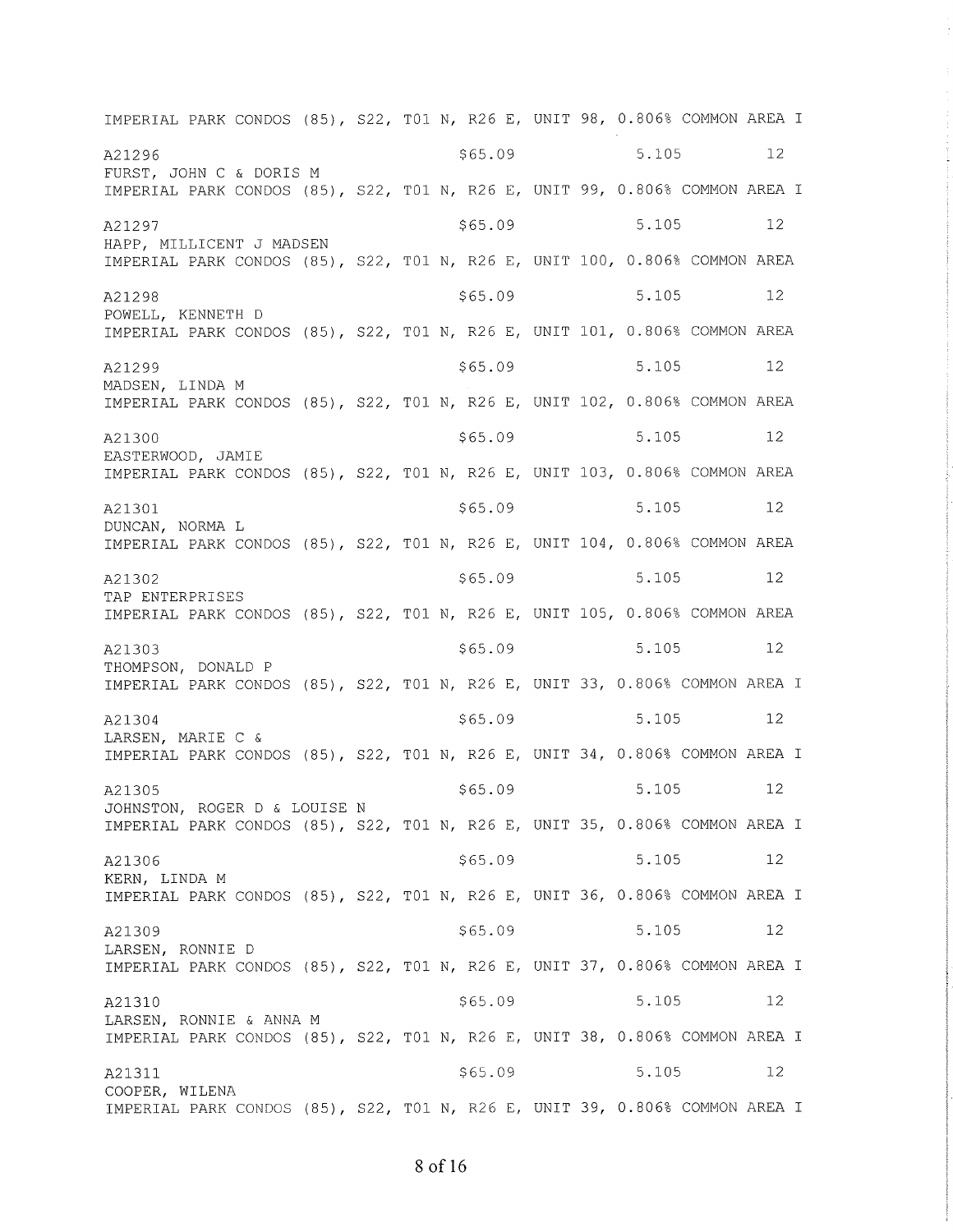$$65.09$  $5.105$  12 A21312 TAP ENTERPRISES IMPERIAL PARK CONDOS (85), S22, T01 N, R26 E, UNIT 40, 0.806% COMMON AREA I  $$65.09$ 5.105 A21313 12 TAP ENTERPRISES IMPERIAL PARK CONDOS (85), S22, T01 N, R26 E, UNIT 41, 0.806% COMMON AREA I A21314  $$65.09$ 5.105  $12$ HARRIS, RONDA IMPERIAL PARK CONDOS (85), S22, T01 N, R26 E, UNIT 42, 0.806% COMMON AREA I A21315  $$65.09$ 5.105 12 ALICE S KLUNDT LIVING TRUST IMPERIAL PARK CONDOS (85), S22, T01 N, R26 E, UNIT 43, 0.806% COMMON AREA I A21316  $$65.09$ 5.105  $12$ SIGNATURE ENTERPRISES LLC IMPERIAL PARK CONDOS (85), S22, T01 N, R26 E, UNIT 44, 0.806% COMMON AREA I  $$65.09$ 5.105 A21317  $12$ WELLS, JUANITA IMPERIAL PARK CONDOS (85), S22, T01 N, R26 E, UNIT 45, 0.806% COMMON AREA I  $$65.09$ 5.105 A21318 12 BAUMEISTER, MATTHEW JAEGER & DEREK IMPERIAL PARK CONDOS (85), S22, T01 N, R26 E, UNIT 46, 0.806% COMMON AREA I  $$65.09$ 5.105 12 A21320 WEAGEL, DOROTHY A IMPERIAL PARK CONDOS (85), S22, T01 N, R26 E, UNIT 47, 0.806% COMMON AREA I  $$65.09$ 5.105 A21321 12 CRAIG, BONNIE S IMPERIAL PARK CONDOS (85), S22, T01 N, R26 E, UNIT 48, 0.806% COMMON AREA I A21322  $$65.09$ 5.105  $12$ BRINER, SHIRLEY IMPERIAL PARK CONDOS (85), S22, T01 N, R26 E, UNIT 49, 0.806% COMMON AREA I  $$65.09$ 5.105 A21323  $-12$ PALMER, WILLIAM D & AMBER L IMPERIAL PARK CONDOS (85), S22, T01 N, R26 E, UNIT 50, 0.806% COMMON AREA I A21324  $12$  $$65.09$ 5.105 COOPER, LINDA L IMPERIAL PARK CONDOS (85), S22, T01 N, R26 E, UNIT 51, 0.806% COMMON AREA I  $$97.65$ 5.105 A21325  $12$ METZKER, ROBERT K & SHARON IMPERIAL PARK CONDOS (85), S22, T01 N, R26 E, UNIT 52 & W2 53, 1.210% COMMO A21326  $$97.65$ 5.105 12 THOMPSON DONALD P IMPERIAL PARK CONDOS (85), S22, T01 N, R26 E, UNIT 54 & E2 53, 1.210€ COMMO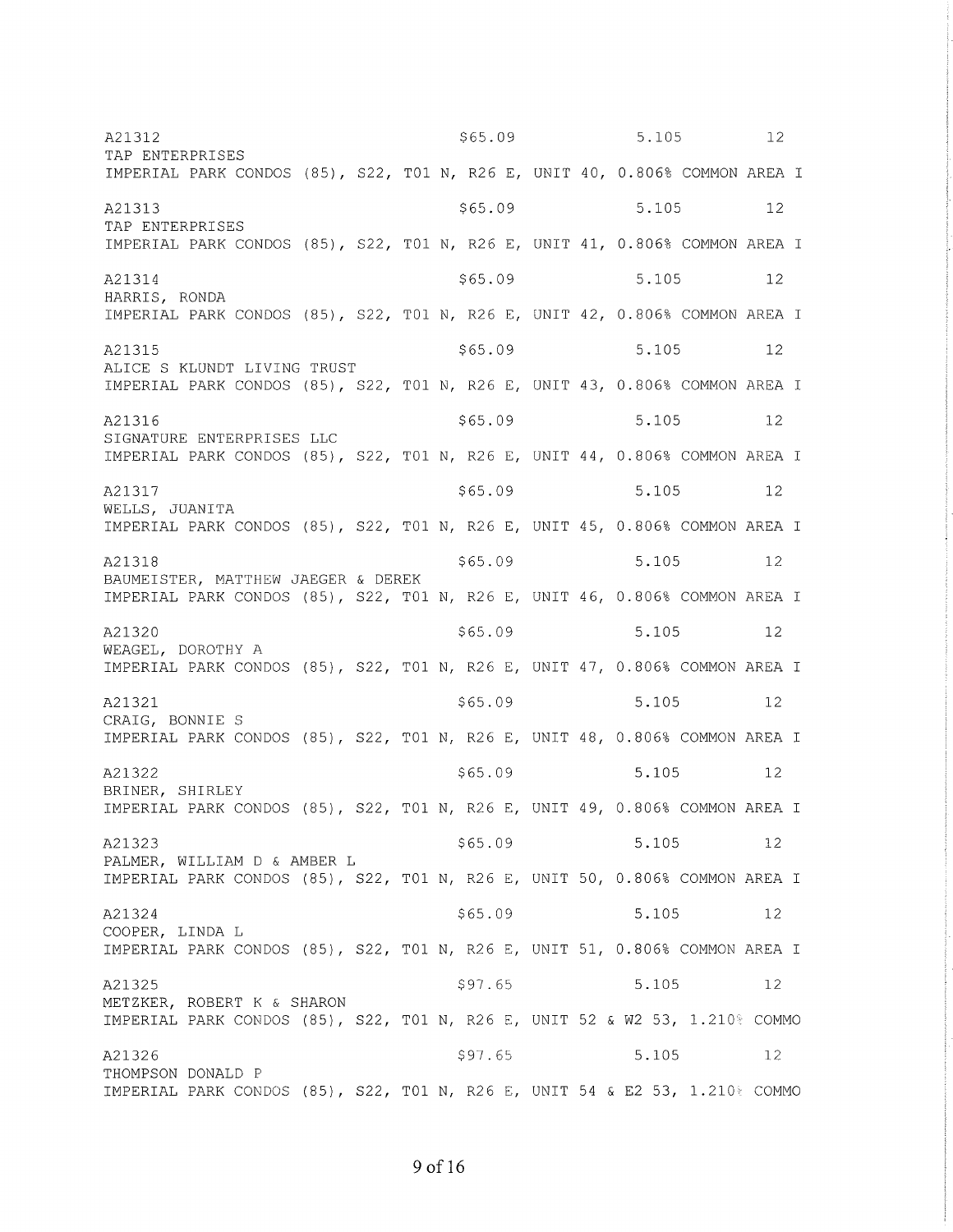$5.105$  12 A21328 \$65.09 THOMPSON, DONALD P IMPERIAL PARK CONDOS (85), S22, T01 N, R26 E, UNIT 55, 0.806% COMMON AREA I \$65.09 A21329 5.105  $12$ DALKE, HENRY H IMPERIAL PARK CONDOS (85), S22, T01 N, R26 E, UNIT 56, 0.806% COMMON AREA I  $$65.09$ A21330 5.105 12 OLSON, WAYNE R & KATHLEEN A IMPERIAL PARK CONDOS (85), S22, T01 N, R26 E, UNIT 57, 0.806% COMMON AREA I  $$65.09$ 5.105 A21331  $12$ GUNSCH, EDGAR E IMPERIAL PARK CONDOS (85), S22, T01 N, R26 E, UNIT 58, 0.806% COMMON AREA I A21332  $$65.09$ 5.105  $12$ KLOTZ, KATHLEEN M IMPERIAL PARK CONDOS (85), S22, T01 N, R26 E, UNIT 59, 0.806% COMMON AREA I A21333  $$65.09$  $5.105$ 12 MCCREARY, GERALD R IMPERIAL PARK CONDOS (85), S22, T01 N, R26 E, UNIT 60, 0.806% COMMON AREA I A21334  $$65.09$ 5.105  $12$ REULE, EPHRAIM & CLARA B IMPERIAL PARK CONDOS (85), S22, T01 N, R26 E, UNIT 61, 0.806% COMMON AREA I  $$65.09$ 5.105  $12$ A21335 TC RENTALS LLC IMPERIAL PARK CONDOS (85), S22, T01 N, R26 E, UNIT 62, 0.806% COMMON AREA I  $$65.09$ 5.105 A21336  $12$ ZAMORA, EMMA IMPERIAL PARK CONDOS (85), S22, T01 N, R26 E, UNIT 63, 0.806% COMMON AREA I A21337 \$65.09 5.105  $12$ KLUNDT, ALICE S TRUSTEE & IMPERIAL PARK CONDOS (85), S22, T01 N, R26 E, UNIT 64, 0.806% COMMON AREA I  $$65.09$ 5.105 A21338  $12$ KLUNDT, ALICE S TRUSTEE IMPERIAL PARK CONDOS (85), S22, T01 N, R26 E, UNIT 65, 0.806% COMMON AREA I A21339  $$65.09$ 5.105 12 ROBERTS, ROBERT K IMPERIAL PARK CONDOS (85), S22, T01 N, R26 E, UNIT 66, 0.806% COMMON AREA I \$1,340.24 A21340 5.105 12 DEVOUS, CLIFFORD W IMPERIAL PARK CONDOS (85), S22, T01 N, R26 E, UNIT 67, 0.806% COMMON AREA I  $$65.09$ 5.105 A21341  $12$ VOGL, JAMES G & JEAN S IMPERIAL PARK CONDOS (85), S22, T01 N, R26 E, UNIT 1, 0.806% COMMON AREA IN A21342  $$65.09$ 5.105 12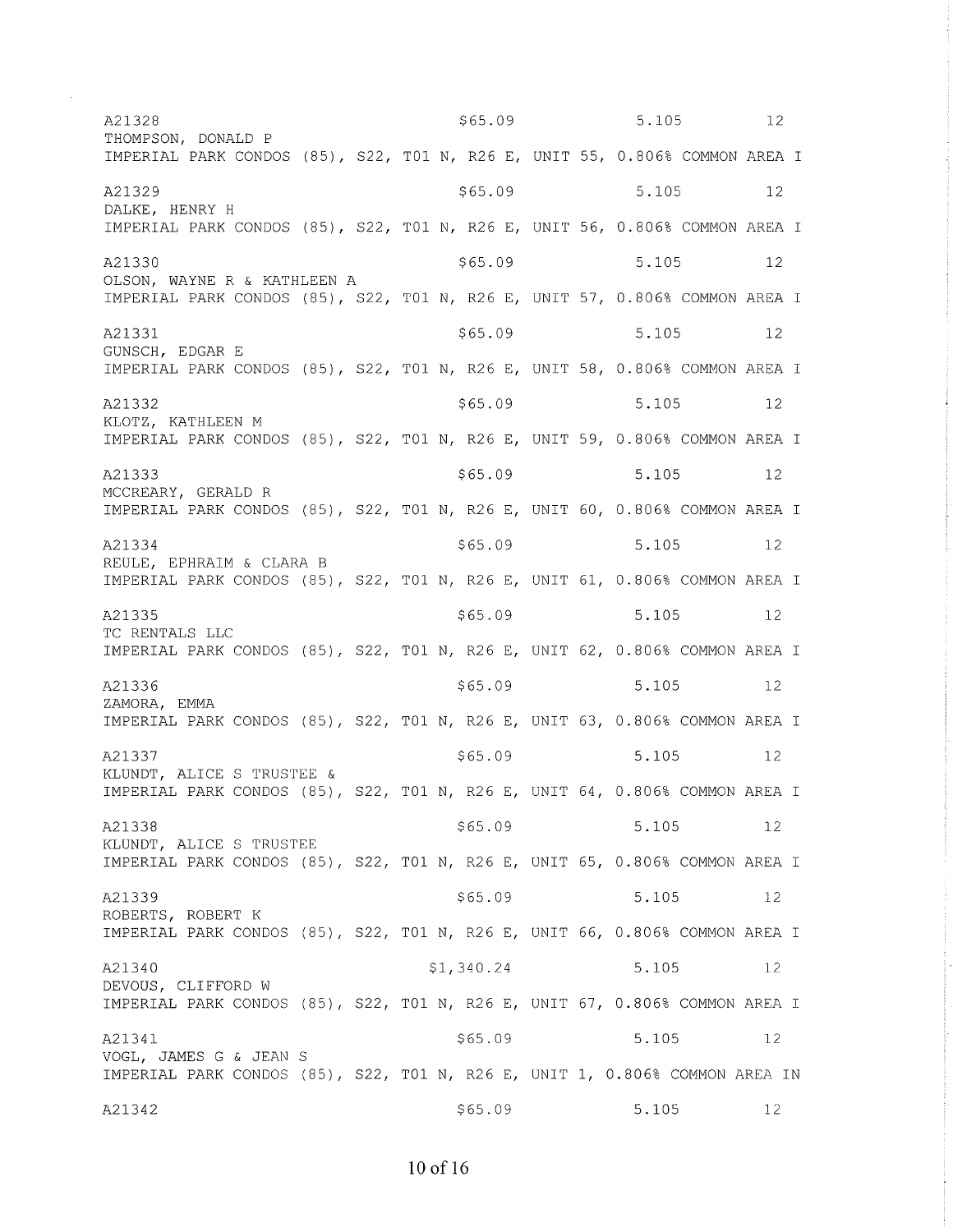FOX, LARRY K & MARILYN <sup>H</sup> IMPERIAL PARK CONDOS (85), S22, T01 N, R26 E, UNIT 2, 0.806% COMMON AREA IN A21343 **5.105** 5.105 **12** ROSIN, OREN L & LINDA L IMPERIAL PARK CONDOS (85), S22, T01 N, R26 E, UNIT 3, 0.806% COMMON AREA IN A21344 **5.105** Specifical Section of the Section of Section  $\frac{5.105}{2.5}$  Section  $\frac{5.105}{2.5}$ TC RENTALS LLC IMPERIAL PARK CONDOS (85), S22, T01 N, R26 E, UNIT 4, 0.806% COMMON AREA IN A21345 **5.105** 5.105 **12** COOK, PAT IMPERIAL PARK CONDOS (85), S22, T01 N, R26 E, UNIT 5, 0.806% COMMON AREA IN  $A21346$   $$65.09$   $$12$ TC RENTALS LLC IMPERIAL PARK CONDOS (85), S22, T01 N, R26 E, UNIT 6, 0.806% COMMON AREA IN  $A21347$   $$65.09$   $$5.105$   $12$ LONGHORN PROPERTIES LLP IMPERIAL PARK CONDOS (85), S22, T01 N, R26 E, UNIT 7, 0.806% COMMON AREA IN A21348 5.105 5.105 5.105 5.105 5.105 5.105 5.105 5.105 5.105 5.105 5.105 5.105 5.105 5.105 5.105 5.105 5.105 5 KLUNDT, ALTCE S TRUSTEE IMPERIAL PARK CONDOS (85), S22, T01 N, R26 E, UNIT 8, 0.806% COMMON AREA IN A21349 **5.105** 5.105 **12** STOVALL, P DOUG & LYNDA <sup>R</sup> IMPERIAL PARK CONDOS (85), S22, T01 N, R26 E, UNIT 9, 0.806% COMMON AREA IN A21350 5.105 5.105 5.105 5.105 5.105 5.105 5.105 5.105 5.105 5.105 5.105 5.105 5.105 5.105 5.105 5.105 5.105 5 WILKINS, JIM D IMPERIAL PARK CONDOS (85), S22, T01 N, R26 E, UNIT 10, 0.806% COMMON AREA I A21351 5.105 5.105 5.105 5.105 5.105 5.105 5.105 5.105 5.105 5.105 5.105 5 DUFFY, ARIC <sup>D</sup> IMPERIAL PARK CONDOS (85), S22, T01 N, R26 E, UNIT 11, 0.806% COMMON AREA I  $\frac{12}{2}$   $\frac{12}{2}$   $\frac{12}{2}$   $\frac{12}{2}$   $\frac{12}{2}$   $\frac{12}{2}$   $\frac{12}{2}$   $\frac{12}{2}$   $\frac{12}{2}$   $\frac{12}{2}$   $\frac{12}{2}$   $\frac{12}{2}$   $\frac{12}{2}$   $\frac{12}{2}$   $\frac{12}{2}$   $\frac{12}{2}$   $\frac{12}{2}$   $\frac{12}{2}$   $\frac{12}{2}$   $\frac{12}{2}$  THETSEN, RONALD K IMPERIAL PARK CONDOS (85), S22, T01 N, R26 E, UNIT 12, 0.806% COMMON AREA I  $A21353$   $$65.09$   $$12$ T C RENTALS LLC IMPERIAL PARK CONDOS (85), S22, T01 N, R26 E, UNIT 13, 0.806% COMMON AREA I A21354 5.105 5.105 5.105 5.105 5.105 5.105 5.105 5.105 5.105 5.105 5.105 5.105 5.105 TC RENTALS LLC IMPERIAL PARK CONDOS (85), S22, T01 N, R26 E, UNIT 14, 0.806% COMMON AREA I  $A21355$   $5.105$   $12$ TC RENTALS LLC TMPERTAL PARK CONDOS (85), 522, T01 N, R26 E, UNIT 15, 0.806% COMMON AREA r A21356 WILSON, CHERYL L \$6s.09 5. 105 12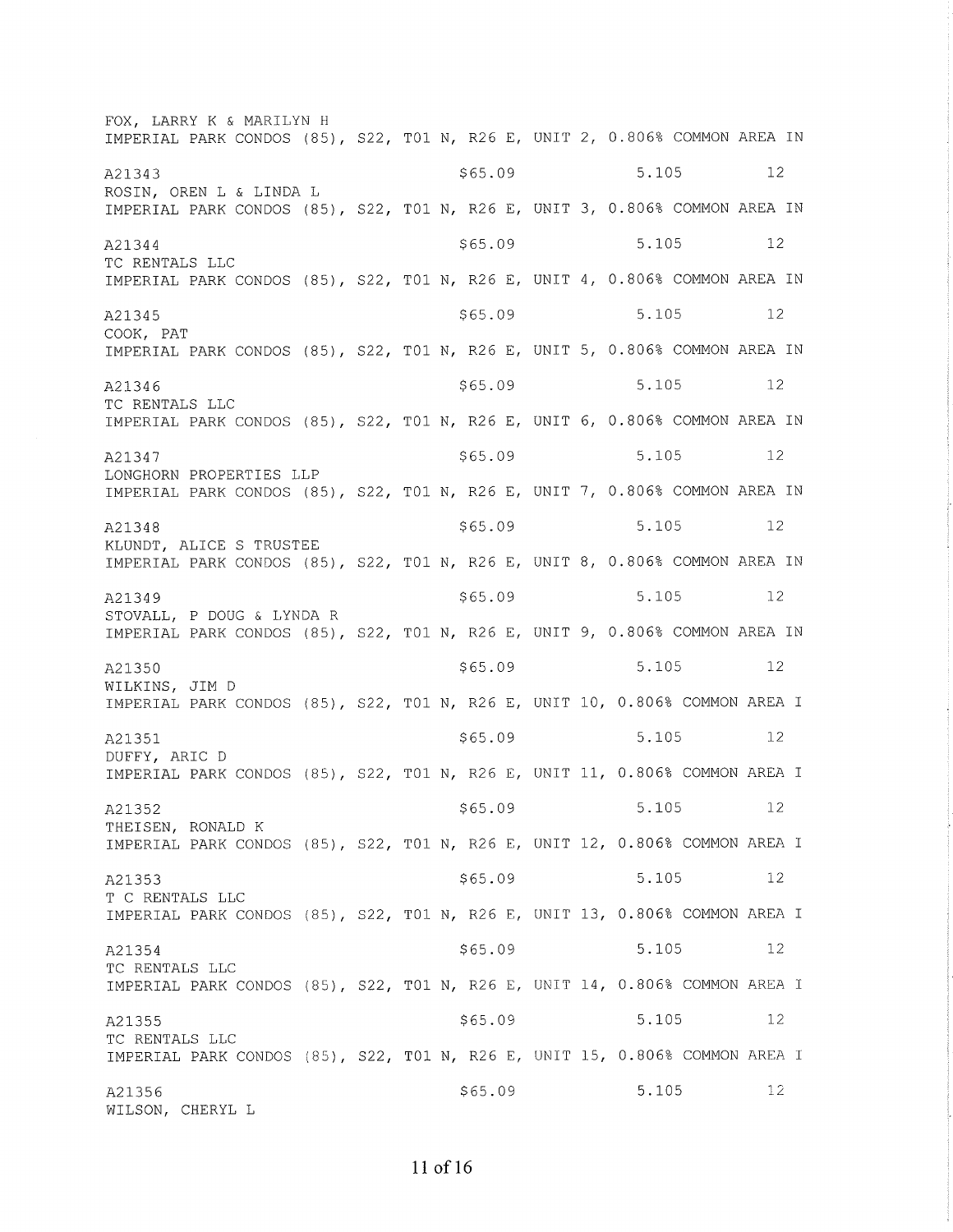IMPERIAL PARK CONDOS (85), S22, T01 N, R26 E, UNIT 16, 0.806% COMMON AREA I  $\frac{1}{2}$   $\frac{1}{2}$   $\frac{1}{2}$   $\frac{1}{2}$   $\frac{1}{2}$   $\frac{1}{2}$   $\frac{1}{2}$   $\frac{1}{2}$   $\frac{1}{2}$   $\frac{1}{2}$   $\frac{1}{2}$   $\frac{1}{2}$   $\frac{1}{2}$   $\frac{1}{2}$   $\frac{1}{2}$   $\frac{1}{2}$   $\frac{1}{2}$   $\frac{1}{2}$   $\frac{1}{2}$   $\frac{1}{2}$   $\frac{1}{2}$   $\frac{1}{2}$  DOCKSTADER, SANDRA LOUISE IMPERIAL PARK CONDOS (85), S22, T01 N, R26 E, UNIT 17, 0.806% COMMON AREA I  $A21358$   $$65.09$   $$12$ STOVALL, P DOUG & LYNDA <sup>R</sup> IMPERIAL PARK CONDOS (85), S22, T01 N, R26 E, UNIT 18, 0.806% COMMON AREA I  $\frac{12}{2}$   $\frac{12}{2}$   $\frac{12}{2}$   $\frac{12}{2}$   $\frac{12}{2}$   $\frac{12}{2}$   $\frac{12}{2}$   $\frac{12}{2}$   $\frac{12}{2}$   $\frac{12}{2}$   $\frac{12}{2}$   $\frac{12}{2}$   $\frac{12}{2}$   $\frac{12}{2}$   $\frac{12}{2}$   $\frac{12}{2}$   $\frac{12}{2}$   $\frac{12}{2}$   $\frac{12}{2}$   $\frac{12}{2}$  LILE, ROBERT L & MERI <sup>M</sup> IMPERIAL PARK CONDOS (85), S22, T01 N, R26 E, UNIT 19, 0.806% COMMON AREA I  $A21360$   $$65.09$   $$12$ LUECK, LAWRENCE L IMPERIAL PARK CONDOS (85), S22, T01 N, R26 E, UNIT 20, 0.806% COMMON AREA I A21361 5.105 5.105 5.105 5.105 5.105 5.105 5.105 5.105 5.105 5.105 5.105 5 LONGHORN PROPERTIES LLP IMPERIAL PARK CONDOS (85), S22, T01 N, R26 E, UNIT 21, 0.806% COMMON AREA I A21362 5.105 5.105 5.105 5.105 5.105 5.105 5.105 5.105 5.105 5.105 5.105 5 LOUGH, CONNIE SUE IMPERIAL PARK CONDOS (85), S22, T01 N, R26 E, UNIT 22, 0.806% COMMON AREA I A21364 5.105 5.105 5.105 5.105 5.105 5.105 5.105 5.105 5.105 5.105 5.105 5.105 5.105 REULE, EPHRAIM & CLARA <sup>B</sup> IMPERIAL PARK CONDOS (85), S22, T01 N, R26 E, UNIT 23, 0.806% COMMON AREA I  $\frac{121365}{12}$  \$65.09 5.105 12 PARONTO, DOROTHY ANN & IMPERIAL PARK CONDOS (85), S22, T01 N, R26 E, UNIT 24, 0.806% COMMON AREA I  $\frac{121366}{ }$   $\frac{5.105}{ }$  12 MILLER, DAVID C & BARBARA J IMPERIAL PARK CONDOS (85), S22, T01 N, R26 E, UNIT 25, 0.806% COMMON AREA I  $\frac{12}{2}$   $\frac{12}{2}$   $\frac{12}{2}$   $\frac{12}{2}$   $\frac{12}{2}$   $\frac{12}{2}$   $\frac{12}{2}$   $\frac{12}{2}$   $\frac{12}{2}$   $\frac{12}{2}$   $\frac{12}{2}$   $\frac{12}{2}$   $\frac{12}{2}$   $\frac{12}{2}$   $\frac{12}{2}$   $\frac{12}{2}$   $\frac{12}{2}$   $\frac{12}{2}$   $\frac{12}{2}$   $\frac{12}{2}$  PAPTLLO, THELMA M TRUST IMPERIAL PARK CONDOS (85), S22, T01 N, R26 E, UNIT 26, 0.806% COMMON AREA I A21368 5.105 5.105 5.105 5.105 5.105 5.105 5.105 5.105 5.105 5.105 5.105 5.105 5.105 5.105 5.105 5.105 5.105 5 STRANDER, MARCELLA IMPERIAL PARK CONDOS (85), S22, T01 N, R26 E, UNIT 27, 0.806% COMMON AREA I  $\frac{12}{2}$   $\frac{12}{2}$   $\frac{12}{2}$   $\frac{12}{2}$   $\frac{12}{2}$   $\frac{12}{2}$   $\frac{12}{2}$   $\frac{12}{2}$   $\frac{12}{2}$   $\frac{12}{2}$   $\frac{12}{2}$   $\frac{12}{2}$   $\frac{12}{2}$   $\frac{12}{2}$   $\frac{12}{2}$   $\frac{12}{2}$   $\frac{12}{2}$   $\frac{12}{2}$   $\frac{12}{2}$   $\frac{12}{2}$  THATCHER, AUDREY & GRIFFIN, BARBARA IMPER]AL PARK CONDOS (85), 522, TO1 N, R26 E, UNIT 28, O.806% COMMON AREA I A21370 \$65.09 \$65.09 5.105 12 STEVENS, TERRY LEE IMPERIAL PARK CONDOS (85), 522, TO1 N, R26 E, UNTT 29, 0.806% COMMON AREA <sup>T</sup> A21371 \$65.09 5.105 5.105 ADLER, ROBERT L & KATHY <sup>P</sup> IMPERIAL PARK CONDOS (E5), 522, TO1 N, R26 E, UNIT 30, 0.806% COMMON AREA I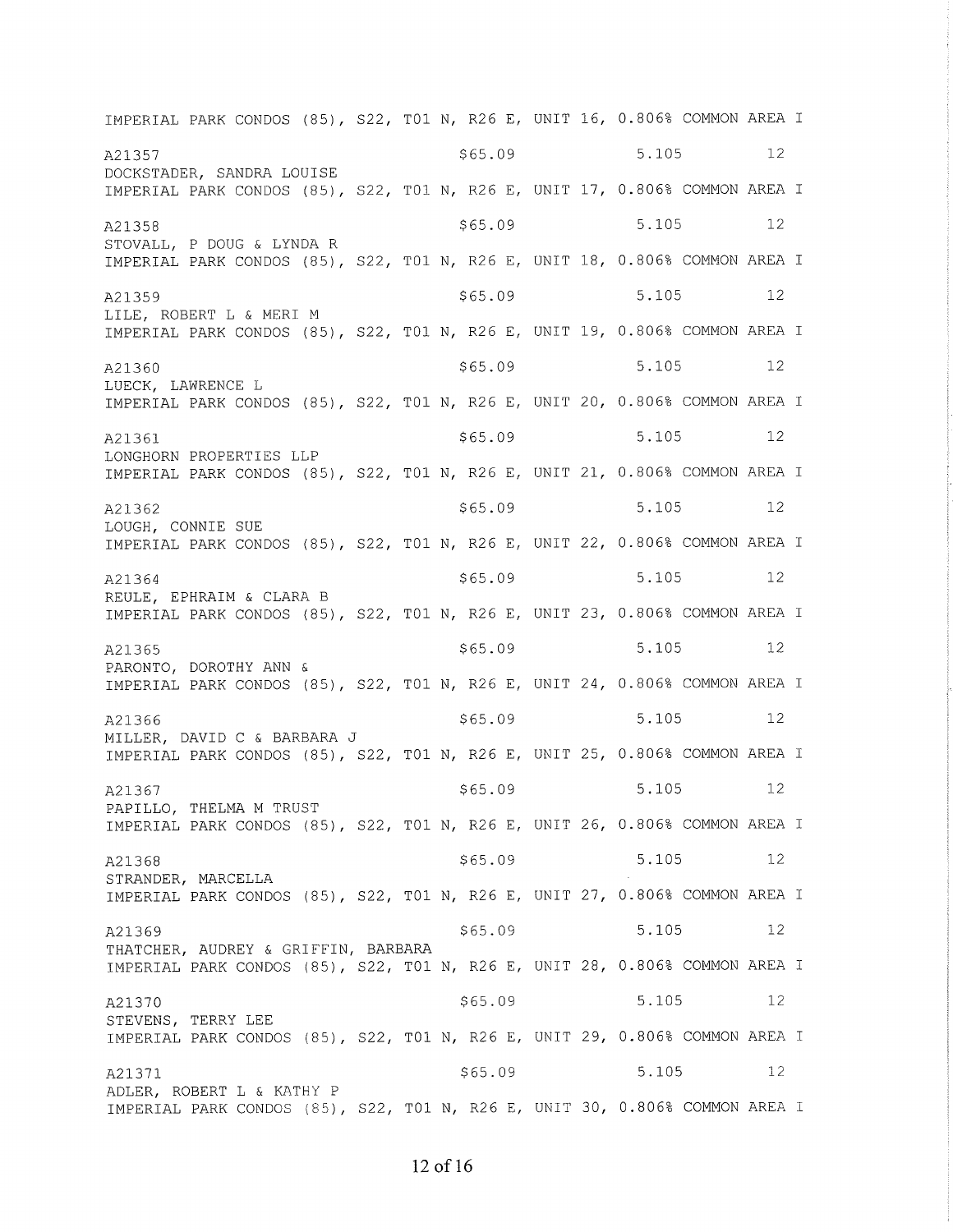$$65.09$  $5.105$  12 A21372 TC RENTALS LLC IMPERIAL PARK CONDOS (85), S22, T01 N, R26 E, UNIT 31, 0.806% COMMON AREA I 12 A21373  $$65.09$ 5.105 STOVALL, P DOUG IMPERIAL PARK CONDOS (85), S22, T01 N, R26 E, UNIT 32, 0.806% COMMON AREA I A31135 \$5,080.83 5.105 12 MORAN, NICHOLAS J CROY SUB, S22, T01 N, R26 E, BLOCK 001, Lot 001, LT 1 BLK 1 CROY SUB LESS 5 \$5,959.17 5.105  $12$ A31150 MOREHOUSE, LONNIE G & BILLIE J CROY SUB, S22, T01 N, R26 E, BLOCK 001, Lot 002, LT 2 BLK 1 CROY SUB (OLD C  $$15,837.04$ 5.105 12 A33730 VOLUNTEERS OF AMERICA WY & MT MORNING STAR SUB, S27, T01 N, R26 E, BLOCK 001, Lot 01A, LT 1A BLK 1 MORNIN 5.105 \$974.88  $12$ A34221A LARKIN, DON C & OLIVE GROVE II TOWNHOMES (09), UNIT 1, 5.195% COMMON AREA INTEREST, LOC @ L A34221B \$916.70 5.105 12 PRINKKI, RITA K OLIVE GROVE II TOWNHOMES (09), UNIT 2, 4.877% COMMON AREA INTEREST, LOC @ L \$916.70 5.105 12 A34221C BEALS, TERESA D OLIVE GROVE II TOWNHOMES (09), UNIT 3, 4.877% COMMON AREA INTEREST, LOC @ L 5.105 \$974.88 12 A34221D PETRO, AMBER OLIVE GROVE II TOWNHOMES (09), UNIT 4, 5.195% COMMON AREA INTEREST, LOC @ L \$974.88 5.105  $12$ A34221E HARRIS, JAY S & OLIVE GROVE II TOWNHOMES (09), UNIT 5, 5.195% COMMON AREA INTEREST, LOC @ L  $$916.70$ 5.105  $\begin{array}{ccc} & & 12 \end{array}$ A34221F HAYES, THOMAS M OLIVE GROVE II TOWNHOMES (09), UNIT 6, 4.877% COMMON AREA INTEREST, LOC @ L \$916.70 5.105 12 A34221G MILLIGAN, TERESA C OLIVE GROVE II TOWNHOMES (09), UNIT 7, 4.877% COMMON AREA INTEREST, LOC @ L \$916.70 5.105  $12$ A34221H RAYMOND, SHANNON M OLIVE GROVE II TOWNHOMES (09), UNIT 8, 4.877% COMMON AREA INTEREST, LOC @ L A34221I \$916.70 5.105 12 PARK, FRANK H OLIVE GROVE II TOWNHOMES (09), UNIT 9, 4.877% COMMON AREA INTEREST, LOC @ L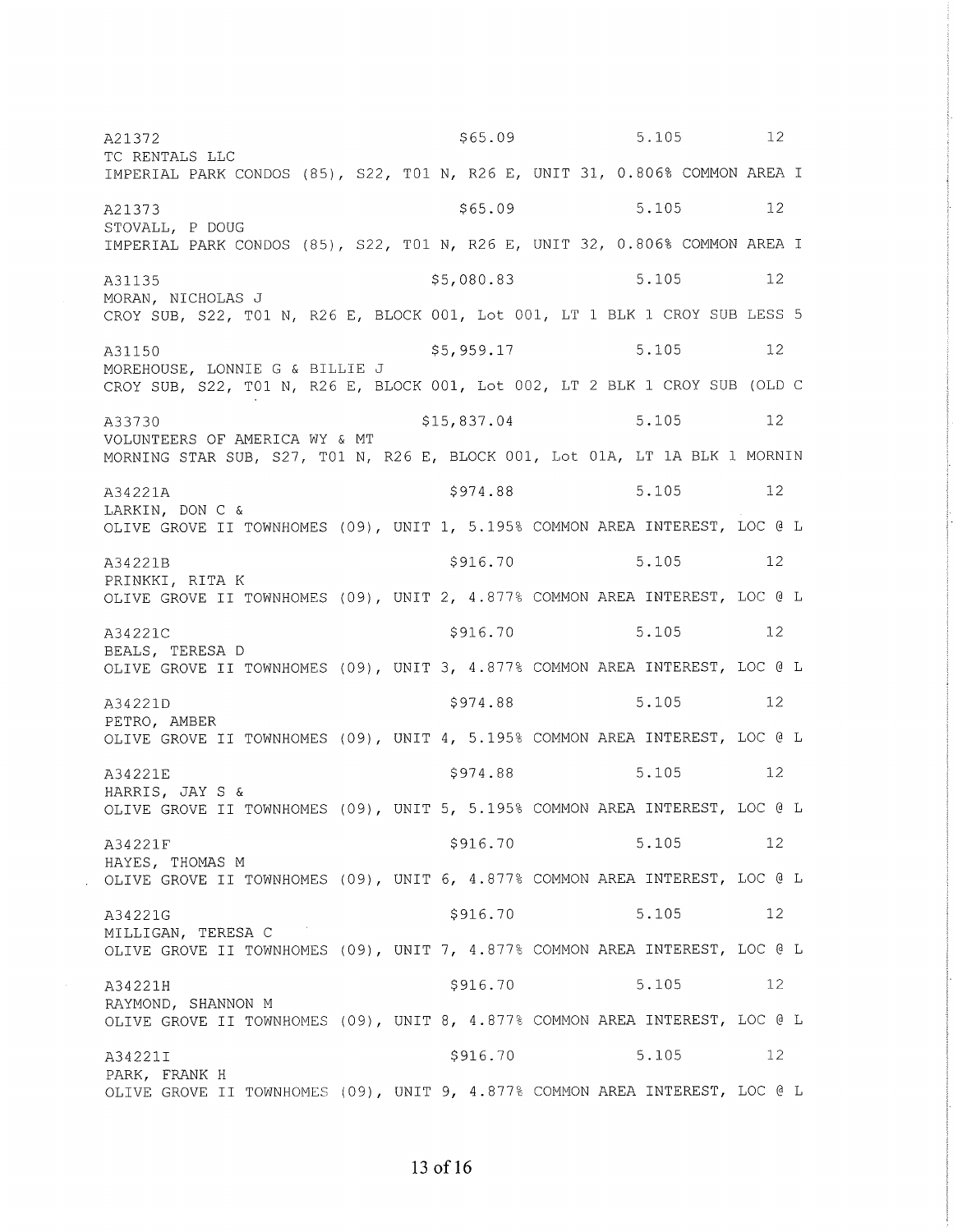| A34221J                                                                                                                           | \$974.88    | 5.105 | $12 \,$           |  |
|-----------------------------------------------------------------------------------------------------------------------------------|-------------|-------|-------------------|--|
| JAUSS, PAMELA S<br>OLIVE GROVE II TOWNHOMES (09), UNIT 10, 5.195% COMMON AREA INTEREST, LOC @                                     |             |       |                   |  |
| A34317<br>HOUSING AUTHORITY OF BILLINGS<br>WHITETAIL SQUARE SUB (10), BLOCK 1, Lot 1                                              | \$4,067.38  | 5.105 | $12 \overline{ }$ |  |
| A34318<br>WHITETAIL RUN APARTMENTS, LLP<br>WHITETAIL SQUARE SUB (10), BLOCK 1, Lot 2                                              | \$3,245.53  | 5.105 | 12                |  |
| A34320<br>HOUSING AUTHORITY OF BILLINGS                                                                                           | \$2,389.26  | 5.105 | 12                |  |
| WHITETAIL SQUARE SUB (10), BLOCK 2, Lot 1<br>A34321<br>HOUSING AUTHORITY OF BILLINGS<br>WHITETAIL SQUARE SUB (10), BLOCK 2, Lot 2 | \$2,478.62  | 5.105 | 12                |  |
| A34322<br>HOUSING AUTHORITY OF BILLINGS<br>WHITETAIL SQUARE SUB (10), BLOCK 2, Lot 3                                              | \$2,506.15  | 5.105 | 12                |  |
| D05288<br>BENDER, DONALD W<br>S22, TO1 N, R26 E, 1113, PARCEL 01A, TR 1A COS 1113 AMD LESS E5' FOR LAKE E                         | \$2,494.93  | 5.105 | 12                |  |
| D05289<br>CHAN, SHELLY MA<br>S22, TO1 N, R26 E, 1113, PARCEL 01B, TR 1B COS 1113 AMD LESS E5' FOR LAKE E                          | \$2,553.64  | 5.105 | 12 <sup>°</sup>   |  |
| D05297<br>KHALEEL, SHAFIG AHMED & TASNEEM F<br>S22, TO1 N, R26 E, 132 X 660 FT OF THE N2N2NWSWNE4 2 AC LESS W35' FOR LAKE         | \$6, 202.85 | 5.105 | 12 <sup>°</sup>   |  |
| D05298<br>CHOATE, RAYANNE O & FREDERICK L<br>S22, T01 N, R26 E, 332, PARCEL 01A, TR 1A COS 332 AMD LESS W35' FOR LAKE EL          | \$4,971.76  | 5.105 | 12 <sup>°</sup>   |  |
| D05298A<br>WIESNER, JOHN M & DEBORAH K<br>S22, T01 N, R26 E, 332, PARCEL 01B, TR 1B COS 332 AMND LESS W35' FOR LAKE E             | \$3,202.71  | 5.105 | 12                |  |
| D05299<br>BRUSH MEADOW LLC<br>S22, TO1 N, R26 E, 2121, PARCEL 1A, TR 1A COS 2121 AMND LESS 4058' FOR LAKE                         | \$10,495.34 | 5.105 | 12                |  |
| D05299A<br>EDGEWOOD HOUSING, LLC<br>S22, T01 N, R26 E, C.O.S. 2121, PARCEL 01B, COS 2121 AMND IN SWNE                             | \$10,348.66 | 5.105 | 12                |  |
| D05318<br>MICHAEL S EASTWOOD TRUST<br>S22, T01 N, R26 E, C.O.S. 979, PARCEL 1, TR 1 COS 979 LESS 15897' FOR LAKE                  | \$20,483.86 | 5.105 | 12                |  |
| D05320                                                                                                                            | \$2,272.34  | 5.105 | 12                |  |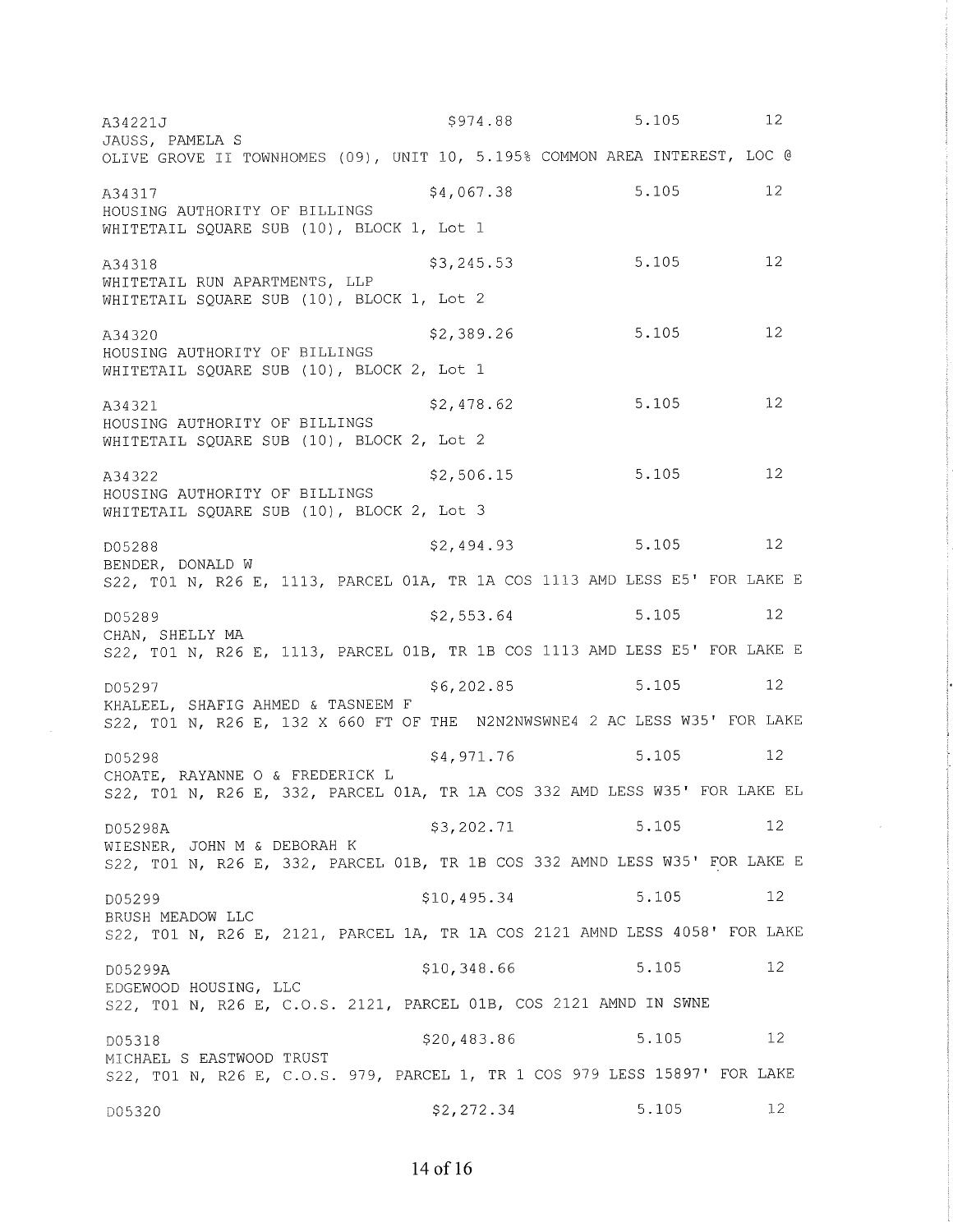GOERTZEN, RON S22, T01 N, R26 E, 1682, PARCEL 001, TR 1 COS 1682 LESS E20' FOR LAKE ELMO 12  $$6,479.23$ 5.105 D05322 EASTLICK, SCOTT D S22, T01 N, R26 E, 2241, PARCEL 01A, TR 1A COS 2241 AMND TR 1 IN NESW 12  $$4, 247.82$ 5.105 D05323 HURRY, LORRI ANN S22, T01 N, R26 E, 2920, PARCEL 001, TR 1 COS 2920 LESS 473' FOR LAKE ELMO 5.105 \$4,916.96  $12$ D05326 WEST, VERNON E S22, T01 N, R26 E, 280, PARCEL 00A, TR A COS 280 LESS 3037' FOR LAKE ELMO 5.105  $12$ \$5,478.14 D05327 FOOTTIT, PAUL S22, T01 N, R26 E, 280, PARCEL 00B, TR B COS 280 LESS E35' FOR LAKE ELMO(08 5.105 12  $$7,132.58$ D05328 WINDSOR MOBILE HOME PARK LLC S22, T01 N, R26 E, 1109, PARCEL 01A, TR 1A, 2A & 4A COS 1109 AMD & TRS 1 & 2 5,105 12  $$3,520.57$ D05330 BALDRY, JOE ANN S22, T01 N, R26 E, 205, PARCEL 002, TR 2 COS 205 LESS E35' FOR LAKE ELMO(08  $5.105$  $12$  $$6, 142.95$ D05331 HUBER, BENJAMIN J TR 3 COS 205 LESS E35' FOR LAKE ELMO (08) 12 5.105 \$9,938.50 D05341 FRONTEER REAL ESTATE GROUP CO S22, T01 N, R26 E, 622, PARCEL 00A, TR A COS 622 LESS W20' FOR LAKE ELMO(08  $12$ 5.105 \$10,694.22 D05584 **BWN LLC** S27, T01 N, R26 E, 1012, PARCEL 03A, TR 3A COS 1012 AMEND IN NW 1.878 AC (9  $12$ 5.105 \$8,070.95 D05584A CRN LLC S27, T01 N, R26 E, C.O.S. 1012, PARCEL 04A, AMEND NW4 27-1N-26E 2.002 ACRES 5.105 12 \$13,904.07 D05585 CHUN JI LLC OLIVE GLEN SUBD, S27, T01 N, R26 E, BLOCK 001, Lot 002, 1012 LT 2 BLK 1 OLI \$8,129.57 5.105  $12$ D05586A EASTWOOD, JEFFREY M S27, TO1 N, R26 E, 606, PARCEL 0A2, TR A-2 COS 606 AMD IN SENW (LESS 5500 S 5.105  $12$ \$6,933.85 D05587 LINDE PROPERTIES LC OLEARY SUBD, S27, T01 N, R26 E, BLOCK 005, Lot 10A, LT 10A BLK 5 O'LEARY SU 5.105 12  $$2,669.80$ D05591A SCHMIDT, CHARLES W &